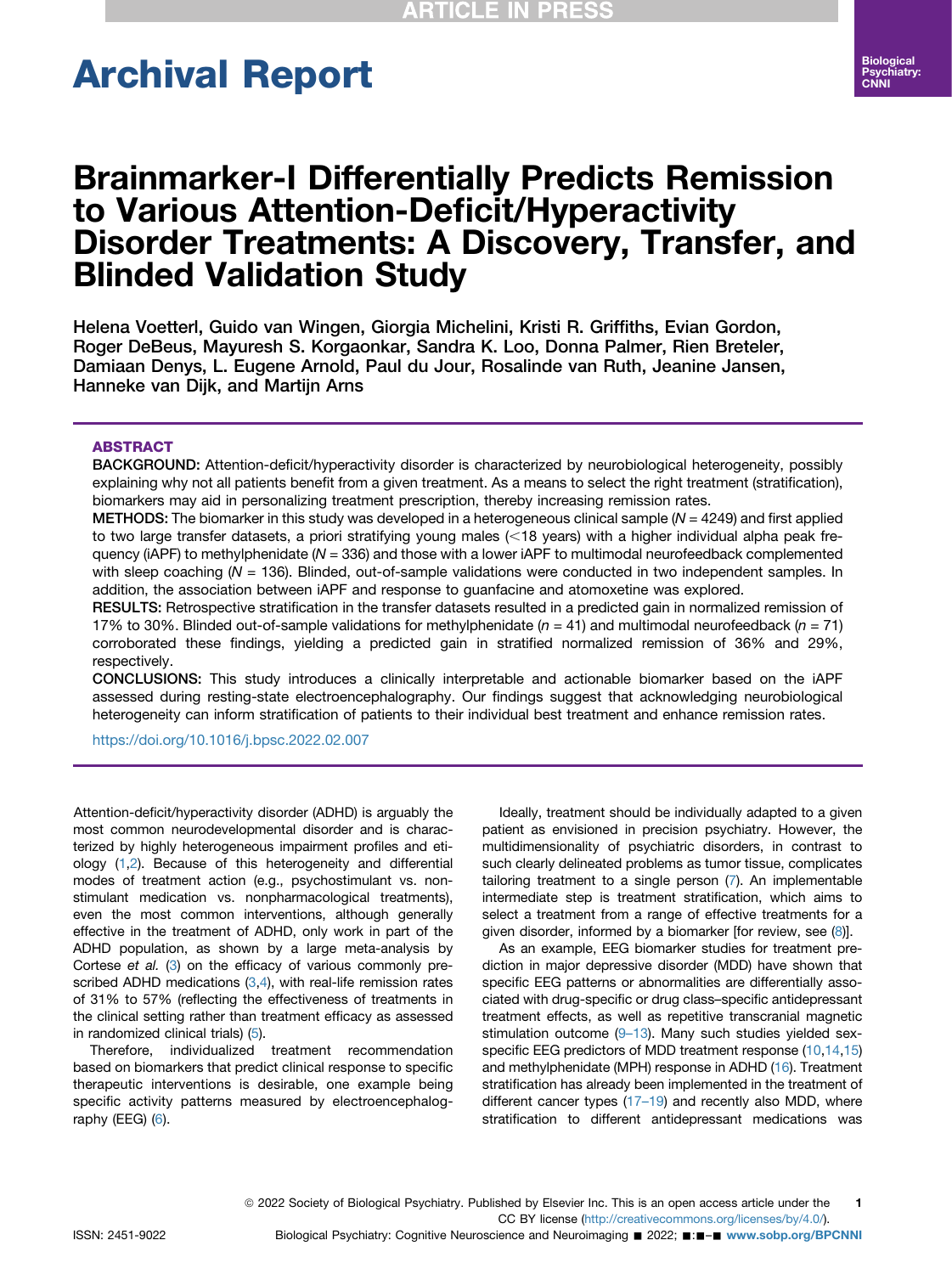# **ITICLE IN**

#### Blinded Validation of an ADHD Stratification Biomarker

informed by pretreatment EEG biomarkers, resulting in improved remission rates relative to treatment as usual [\(20\)](#page-7-11).

EEG is one of the most cost-effective and easily deployable methods to measure brain activity and is, thus, suitable for broad usage in clinical practice. Although several EEG patterns have been proposed for predicting treatment success in different mental disorders [\(7](#page-7-3)[,21\)](#page-7-12), in ADHD most biomarker studies have focused on diagnostic biomarkers, while studies investigating prognostic ADHD biomarkers are still scarce ([22](#page-7-13),[23\)](#page-7-14).

The individual alpha peak frequency (iAPF) is the modal frequency at which an individual's alpha activity oscillates and is known to index brain maturation [\(24,](#page-7-15)[25](#page-7-16)). This EEG pattern has been extensively investigated and shows promise in predicting outcome to various treatments across different disorders ([11](#page-7-17)[,26\)](#page-7-18). A higher mean frequency or a faster alpha peak is often associated with better cognitive performance, possibly reflective of faster information processing in thalamocortical pathways [\(22,](#page-7-13)[23](#page-7-14),[27](#page-7-19),[28](#page-7-20)). Conversely, many mental disorders, such as Alzheimer's disease, mild cognitive impairment ([29](#page-7-21)), psychosis/schizophrenia ([30](#page-7-22)[,31\)](#page-7-23), and ADHD ([32](#page-7-24)), are characterized by a slowed iAPF, potentially reflective of reduced or slowed information flow between the thalamus and the cortex ([22](#page-7-13)). Furthermore, slow iAPF has been associated with worse clinical outcome to different treatments such as psychostimulants in ADHD ([16](#page-7-9),[33](#page-7-25)) and antidepressant medication in MDD  $(34)$ , whereas it was found to be related to better clinical outcome to multimodal (MM) EEG neurofeedback (NFB) treatment in ADHD ([35](#page-7-27)) and sertraline in MDD [\(9\)](#page-7-5).

This study therefore investigated whether iAPF is able to differentially predict clinical outcome for two disparate ADHD treatments, MPH and a multimodal behavioral intervention including NFB, sleep hygiene, and coaching (MM-NFB).

Given the opposite implications reported for these treatments, we hypothesized that iAPF can help subdivide a heterogeneous population into more homogeneous subpopulations with relevance to clinical outcome and thus serve as a biomarker informing treatment stratification between medications (e.g., MPH) and MM-NFB. While there has been controversy regarding the specificity of EEG-NFB in the treatment of ADHD [\(36](#page-7-28),[37](#page-7-29)), this manuscript focuses on EEG-NFB as part of a broader multimodal treatment including sleep hygiene and coaching, for which remission rates of 32% to 57% have been reported [\(5](#page-7-1)) and lasting clinical benefit has been demonstrated [\(36,](#page-7-28)[38](#page-7-30)), although this is likely not solely attributable to EEG-NFB alone. Given the stratification approach investigated here, being able to prescribe MM-NFB to people for whom psychostimulants are unlikely to work would nonetheless be advantageous.

Across the EEG literature, EEG (pre-)processing, EEG montages, and frequency band definitions vary considerably, which diminishes comparability and reproducibility that might at worst result in different findings ([39](#page-7-31)) (see the [Supplement](#page-8-0) for more details). We therefore first developed Brainmarker-I in a biomarker discovery phase, where the most precise iAPF algorithm, i.e., the algorithm yielding the most biologically plausible iAPF, was determined. This algorithm was validated against a ground truth scenario, in this case relying on the well-established finding that iAPF indices brain

maturation ([24](#page-7-15),[25](#page-7-16)). The resulting biomarker was subsequently used to predict treatment outcome in the previously mentioned MPH and MM-NFB datasets based on previous findings [\(16,](#page-7-9)[35\)](#page-7-27). These predictions were then corroborated in blinded, out-of-sample validations in an MPH and an MM-NFB dataset, which—to our knowledge—had not been attempted in EEG biomarker studies before. Furthermore, we tested the biomarker's capacity to predict remission to two other pharmacological treatments, guanfacine (GUAN) and atomoxetine (ATX). To maximize clinical utility of this stratification biomarker, we focused on remission as the primary outcome, representing the most clinically relevant measure ([40](#page-7-32)[,41](#page-7-33)).

#### METHODS AND MATERIALS

#### Datasets—Biomarker Discovery Phase

Because the goal was to explain variance in clinical data, the large TD-BRAIN+ (Two Decades–Brainclinics Research Archive for Insights in Neuroscience) dataset (see [Table 1](#page-2-0) for overview), composed of patients with various psychiatric disorders, was used to determine the optimal parameters of iAPF calculation. The resulting optimized iAPF EEG processing pipeline was used to develop an age-standardized biomarker for males and females separately in accordance with previous reports of sex differences [\(10,](#page-7-6)[42](#page-7-34)), which was subsequently divided into deciles for enhanced interpretability.

The open access TD-BRAIN dataset ( $n = 1274$ ), a subset of the data used for the discovery phase, is freely available at <http://www.brainclinics.com/resources> [\(43\)](#page-7-35), with all data recorded at Research Institute Brainclinics (Brainclinics Foundation, Nijmegen, The Netherlands). In the TD-BRAIN+ dataset, this was complemented with data from additional clinics (EPI-PIT clinics [Eindhoven and Tilburg; author JJ], EEG Resource [Nijmegen; author RB], Neuroscan [Dordrecht; author PdJ], and neuroCare clinics [Hengelo, Groningen, Munich, and Sydney; author RvR]), for which the laboratory setup, including EEG caps, amplifiers, instructions, and other details, was identical to the iSPOT-A (International Study to Predict Optimised Treatment in Attention Deficit/Hyperactivity Disorder) trial ([16\)](#page-7-9).

#### Datasets—Biomarker Transfer Phase

The biomarker determined in the discovery phase was used to find the best way to stratify patients to MPH (iSPOT-A:  $n = 257$ ) [\(16\)](#page-7-9) and MM-NFB ( $n = 50$ ) ([35](#page-7-27)) according to the previously demonstrated directionality of effects [\(16,](#page-7-9)[35](#page-7-27)). NFB protocols were composed of standard protocols such as sensorimotor rhythm, theta/beta ratio, and slow cortical potential NFB.

This step focused on boys only, owing to a limited sample size of girls and no robust a priori knowledge regarding directionality of effect [e.g., Arns et al. ([16](#page-7-9)) only found effects for boys].

#### Datasets—Biomarker Validation Phase

For independent out-of-sample replication analysis, we conducted a blinded prediction of remission in the MPH/GUAN dataset ([44](#page-8-1)) ([Table 1\)](#page-2-0) and the ICAN (International Collaborative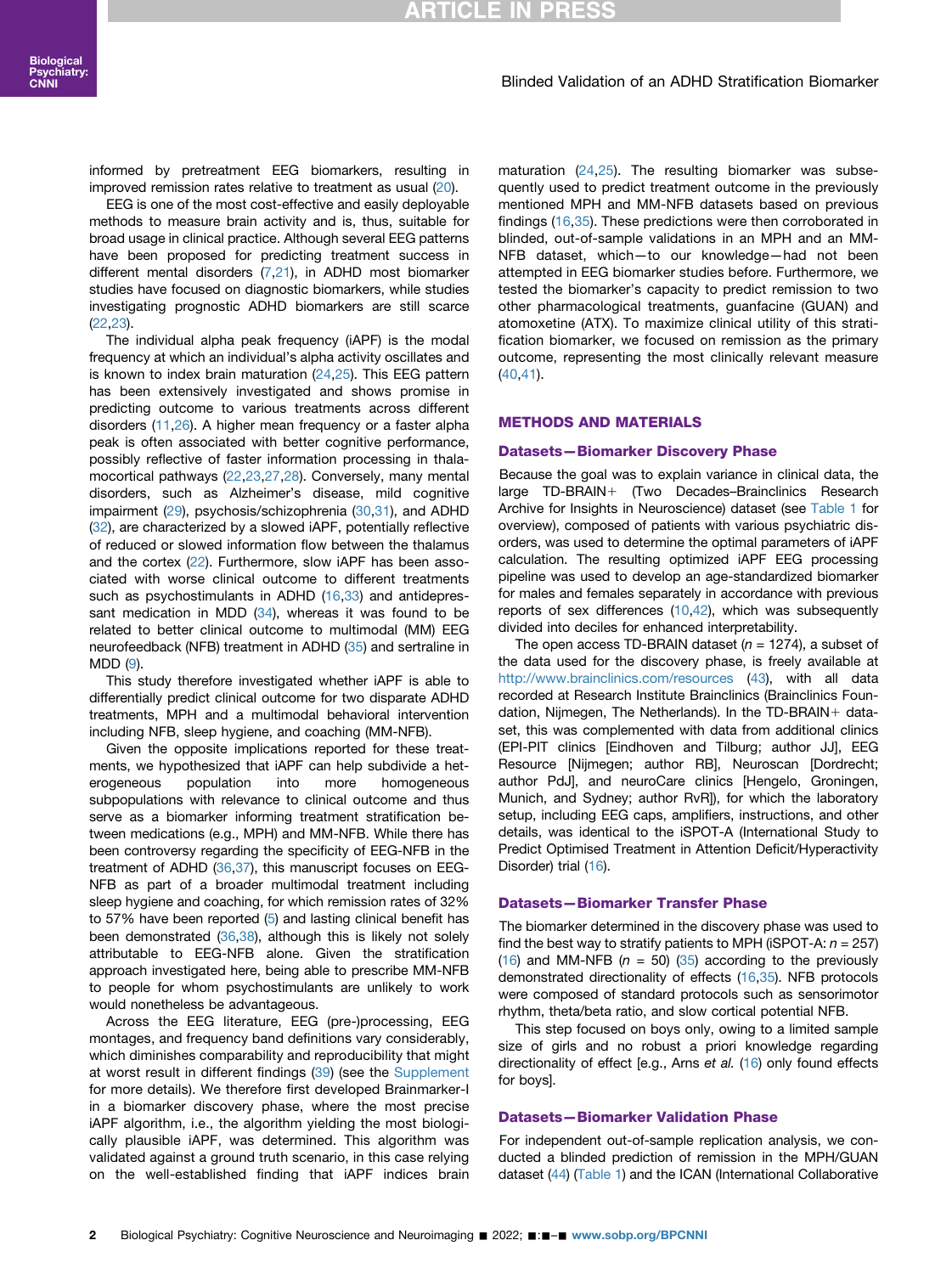#### <span id="page-2-0"></span>Table 1. Baseline Demographics

|                       |             | Datasets       |                                          |           |                             |               |  |
|-----------------------|-------------|----------------|------------------------------------------|-----------|-----------------------------|---------------|--|
|                       | TD-BRAIN+   | <b>iSPOT-A</b> | <b>NFB</b>                               | MPH/GUAN  | <b>ICAN</b>                 | <b>ACTION</b> |  |
| <b>Full Datasets</b>  |             |                |                                          |           |                             |               |  |
| Sample size, N        | 4249        | 336            | 136                                      | 141       | 142                         | 56            |  |
| Age range, years      | $6 - 88$    | $6 - 18$       | $6 - 68$                                 | $7 - 15$  | $7 - 11$                    | $6 - 16$      |  |
| Included in Analysis  |             |                |                                          |           |                             |               |  |
| Sample size, n        | 4126        | 184            | 41                                       | 76        | 71                          | 39            |  |
| Males, $n$ $(\%)$     | 2528 (60%)  | 184 (100%)     | 41 (100%)                                | 76 (100%) | 71 (100%)                   | 39 (100%)     |  |
| Age, years, mean (SD) | 29.3 (18.3) | 11.8(3.1)      | 11.1(3.1)                                | 10(2.0)   | 8.6(1.2)                    | 11.5(2.5)     |  |
| Treatment             | <b>NA</b>   | <b>MPH</b>     | NFB multimodal<br>treatment <sup>a</sup> | MPH/GUAN  | NFB/multimodal<br>treatment | <b>ATX</b>    |  |

Full datasets sample size reflects the number of people who were enrolled. Sample size included in analysis reflects the number of people with complete baseline data who finished treatment (except for TD-BRAIN+, where only baseline data but no clinical data were used). In the TD-BRAIN+ dataset the full age range was used for age standardization, while an age range of 6–18 years was used for the correlation analyses. Sample size of this age range was 1715 (1253 male); mean age was 11.8 (SD = 3.1) years.

ACTION, Attention Deficit Hyperactivity Disorder Controlled Trial Investigation Of a Non-stimulant; ATX, atomoxetine; GUAN, guanfacine; ICAN, International Collaborative ADHD Neurofeedback; iSPOT-A, International Study to Predict Optimised Treatment in Attention Deficit/Hyperactivity Disorder; MPH, methylphenidate; NA, not applicable; NFB, neurofeedback; TD-BRAIN, Two Decades–Brainclinics Research Archive for Insights in Neuroscience.

<span id="page-2-1"></span><sup>a</sup>NFB treatment augmented with advice on sleep hygiene and coaching.

ADHD Neurofeedback) study ([36\)](#page-7-28), with accuracy verified by a third person not involved in the EEG analysis.

In the former trial, subjects were blindly randomized to either MPH ( $n = 58$ ) or GUAN ( $n = 55$ ) treatment. In the ICAN study  $(n = 96)$ , subjects were blindly randomized to a multimodal treatment of sleep and nutrition counseling and either theta/ beta ratio NFB (MM-NFB) or a control treatment (NFB administered based on a prerecorded EEG to facilitate blinding of all).

#### Datasets—Biomarker Exploration Phase

In the exploratory phase to test performance of the biomarker to another commonly prescribed form of pharmacotherapy for ADHD (i.e., noradrenergic medications), the predictive value of the biomarker to ATX ( $n = 47$ ) and GUAN ( $n = 55$ ) was examined in the ACTION (Attention Deficit Hyperactivity Disorder Controlled Trial Investigation Of a Non-stimulant) dataset ([45](#page-8-2)) and in the MPH/GUAN dataset that had already been used in the validation phase for MPH replication ([44](#page-8-1)). All participants (or their parents or caretakers) gave written informed consent prior to testing.

#### EEG Data Collection and Preprocessing

All EEGs were recorded in a standardized manner as devel-oped by Brain Resource Ltd [for more details, see [\(10\)](#page-7-6)] apart from the independent MPH/GUAN validation dataset [\(44](#page-8-1)).

In short, EEGs were recorded from 26 channels according to the 10–20 electrode international system (FP1, FP2, F7, F3, Fz, F4, F8, FC3, FCz, FC4, T3, C3, Cz, C4, T4, CP3, CPz, CP4, T5, P3, Pz, P4, T6, O1, Oz, O2; Quikcap, NuAmps). Measurements consisted of 2-minute eyes-open and 2-minute eyes-closed recordings. During eyes-open recordings, participants were asked to fixate on a dot in the middle of the computer screen.

Data were recorded with the ground at AFz, and a sampling rate of 500 Hz and a low-pass filter with an attenuation of 40 dB/decade above 100 Hz was used prior to digitization. Horizontal eye movements were recorded with electrodes placed 1.5 cm lateral to the outer canthus of each eye. Vertical eye movements were recorded with electrodes placed 3 mm above the middle of the left eyebrow and 1.5 cm below the middle of the left bottom eyelid. Skin resistance was  $<$ 10 k $\Omega$  for all electrodes.

Automatic artifact detection and removal were performed using a custom-built Python package [\(46](#page-8-3)–49) and were in accordance with de-artifacting as described in [\(10\)](#page-7-6) and van Dijk et al. ([43](#page-7-35)), with full code available online ([http://www.](http://www.brainclinics.com/resources) [brainclinics.com/resources](http://www.brainclinics.com/resources)).

For the MPH/GUAN validation dataset ([44](#page-8-1)), eyes-closed EEGs were recorded from 40 channels (AF3, AF4, AFz, C3, C4, CPz, Cz, F10, F3, F4, F7, F8, F9, FCz, FP1, FP2, FPz, FT10, FT7, FT8, FT9, Fz, Iz, O1, O2, Oz, P10, P3, P4, P7, P8, P9, POz, Pz, T7, T8, TP10, TP7, TP8, TP9) for 5 minutes with a sampling rate of 256 Hz and referenced to linked ears [for further details, see [\(44,](#page-8-1)[50](#page-8-4))]. Recordings were subsequently matched to the other data, i.e., the 40 channels were reduced to 22 channels matching the TD-BRAIN+ setup (with FC3, FC4, CP3, and CP4 missing). Artifact rejection for the independent validation dataset was performed in BrainVision Analyzer version 2.2.0 (Brain Products GmbH) by semiautomatic removal of epochs with signal amplitudes  $>150$  mV.

#### iAPF Determination

iAPF was determined by computing the fast Fourier transform of the preprocessed, artifact-free data. Subsequently, each individual's iAPF was determined by identifying the highest peak within the frequency range of 7 to 13 Hz.

#### Biomarker Discovery Phase

Biomarker discovery a priori focused on males and females separately owing to previously reported qualitative sex differences [\(10](#page-7-6),[42](#page-7-34)). In short, data with low-voltage alpha were identified and excluded from further analysis (for more details, see the [Supplement\)](#page-8-0). To optimize EEG processing, iAPFs determined with different processing parameters (e.g.,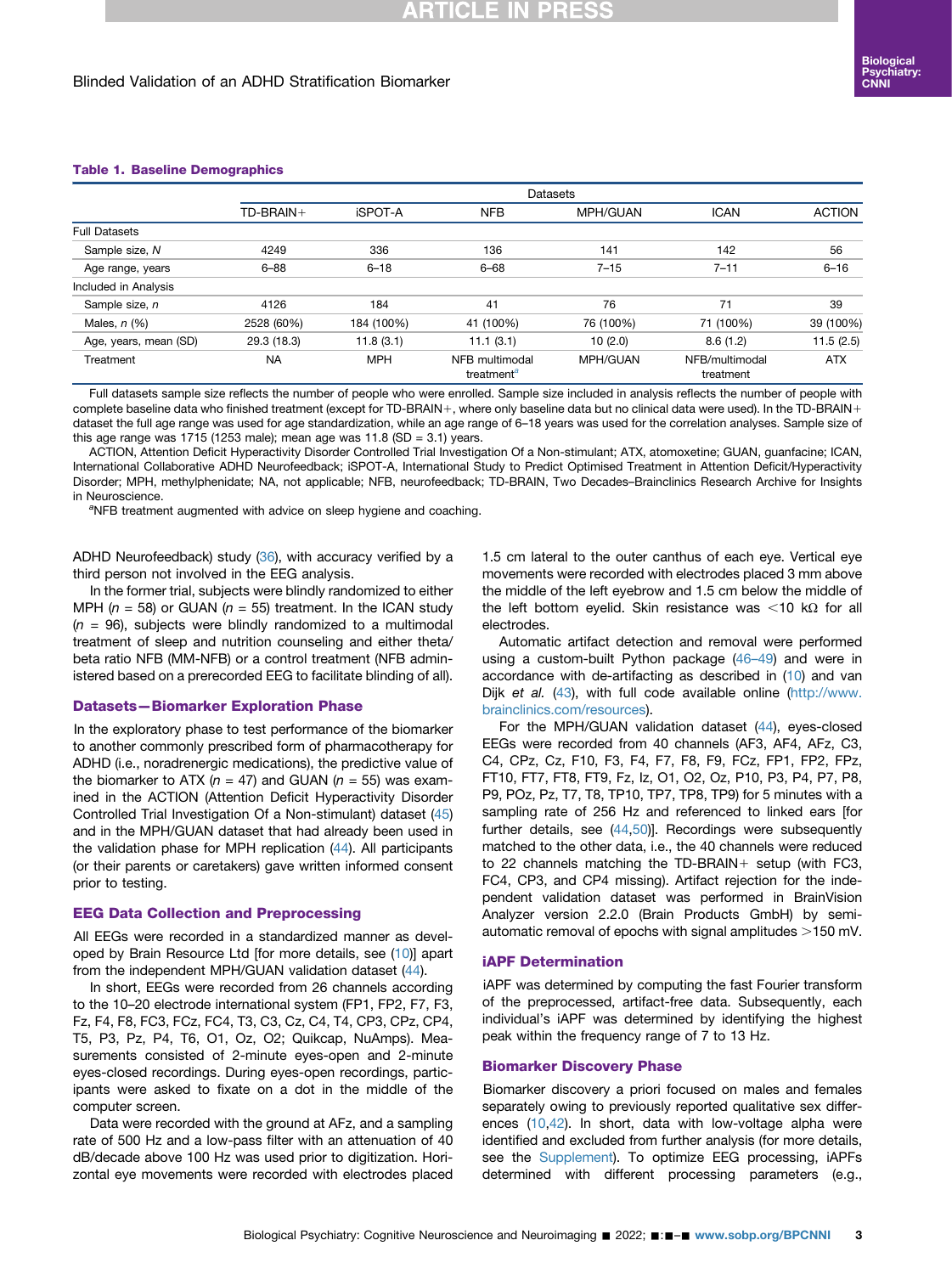segment length, reference montage) were correlated with age  $(<$ 18 years). The parameter combination with the highest correlation and retention of subjects was used for further prospective testing. Subsequently, the data were age- and sex-standardized and resulting values divided into 10 equalsized bins (deciles) to improve interpretability. For more information, see the [Supplement.](#page-8-0)

#### Biomarker Transfer Phase

We first aimed to align previous findings, which differed with regard to primary outcome measure (response vs. remission) and subsample (boys aged 6–18 vs. boys aged 12–18) [\(16](#page-7-9),[35](#page-7-27)). To increase comparability and clinical impact, we focused our analyses on males in the age range of 6 to 18 years and on remission, defined as an item mean of  $\leq 1.00$  on the ADHD Rating Scale-IV, as primary clinical outcome [\(40\)](#page-7-32).

#### Biomarker Validation Phase

Finally, the biomarker was prospectively validated on the same subsample (boys aged 6–18 years) for MPH and MM-NFB treatment by a blinded prediction of remission status, solely based on age, sex, and baseline EEG in two independent datasets.

#### Biomarker Exploration Phase

Analyses for the exploration phase were similar to those in the transfer phase but without a guided hypothesis.

#### **Statistics**

First, Spearman correlations between the various iAPFs resulting from different EEG processing combinations and age in subjects below 18 years ( $n = 1671$ ) were calculated. To determine standardized iAPF values independent of age, we derived nonlinear regression models based on the full TD- $BRAIN+$  dataset that most closely fit the given data for each electrode (Fz, Pz, Oz). Different mathematical models following the developmental trajectory of the iAPF [such as a Log Gaussian model, in line with [\(51\)](#page-8-5)] were contrasted against a linear model (null hypothesis) and individually adjusted for females and males and for each site (channel). Divergence values representing where the individual's iAPF lies in relation to other people's iAPFs were calculated from the resulting models by subtracting the model-derived average iAPF for each subject's age from the person's actual iAPF. Correlations between divergence values and age were conducted to confirm that the age effect had been eliminated from the data. The resulting divergence values were ranked from low to high and divided into 10 equal-sized bins (deciles) to improve interpretability by clinicians.

The final stratification outcome for the transfer phase and stratification decision for the exploration phase were based on the positive predictive values (PPVs) at different decile cutoff points, indicating remission rate within the subsample of patients that the biomarker would have stratified to the respective treatment. Because PPVs are dependent on prevalence (here, observed remission) and remission rates differed between treatment datasets, we normalized PPVs for better comparability across datasets by dividing the PPV by the observed remission and subtracting 1.

Curve fitting models were developed in GraphPad Prism version 8.4.0 for MacOS. Spearman correlations were conducted with Python modules "scipy" and "numpy." All other statistical analyses were performed in IBM SPSS Statistics for Macintosh, version 27.0.

#### RESULTS

#### **Datasets**

[Table 1](#page-2-0) provides a summary of the basic demographic information of all datasets.

#### Biomarker Discovery Phase

[Figure 1](#page-4-0) visualizes the individual steps of the biomarker development. In short, a total of 108 algorithm permutations were tested [\(Figure 1A\)](#page-4-0). The resulting best permutation (linkedmastoid reference/eyes closed/5-second segments) was selected for further prospective testing of the biomarker [\(Figure 1B\)](#page-4-0). A linear regression of the resulting agestandardized divergence values and age yielded a model with a slope of 0 ( $\beta$  = 0.000), demonstrating that the curvefitting procedure successfully removed the age effect seen previously (e.g., Fz:  $R^2$  = 0.000). For an overview of all corre-lation and secondary analyses, see the [Supplement](#page-8-0).

#### Biomarker Transfer Phase: Stratification With Biomarker Results in Higher Likelihood of Remission

To account for possible confounding effects of symptom severity, we first conducted a partial correlation between baseline ADHD Rating Scale scores and iAPF, controlling for age, which was not significant ( $r = -0.064$ ,  $n = 253$ ,  $p = .311$ ).

[Figure 2](#page-5-0) summarizes the outcome of the transfer phase. The direction of stratification was informed by the previously reported directionality of effects [higher iAPF indicating stratification to MPH [\(16\)](#page-7-9), lower iAPF indicating stratification to MM-NFB [\(35\)](#page-7-27)] and was based on the Fz electrode as primary site based on prior literature [\(16\)](#page-7-9) (see the [Supplement](#page-8-0) for a post hoc analysis examining stratification based on Fz and Oz). A decile cutoff point of 1 to 5 for MM-NFB and 6 to 10 for MPH was chosen a priori, stratifying approximately half of the patients to each treatment. To test this a priori decision, PPVs, indicating remission rates in the patient subsample that would have been stratified according to our biomarker, were determined for different decile cutoff points. The chosen cutoff point of decile 5 indeed led to the highest combined PPV [\(Table S1\)](#page-8-0). Therefore, the presented biomarker (Brainmarker-I) was based on this cutoff point, recommending MM-NFB treatment to boys with a relatively lower iAPF in the decile range 1 to 5 and MPH to boys with a relatively higher iAPF in deciles 6 to 10 [\(Table S2](#page-8-0) for additional accuracy measures).

The normalized PPV indicated a predicted increase in remission rate of 17% compared with the observed remission rate if patients had received MPH (PPV  $=$  41%) and 30% if patients had received MM-NFB (PPV  $= 62\%$ ) as treatment recommendation based on Brainmarker-I.

In a post hoc analysis predicting remission with Brainmarker-I calculated at the occipital site (Oz), no improvement could be seen for MPH (normalized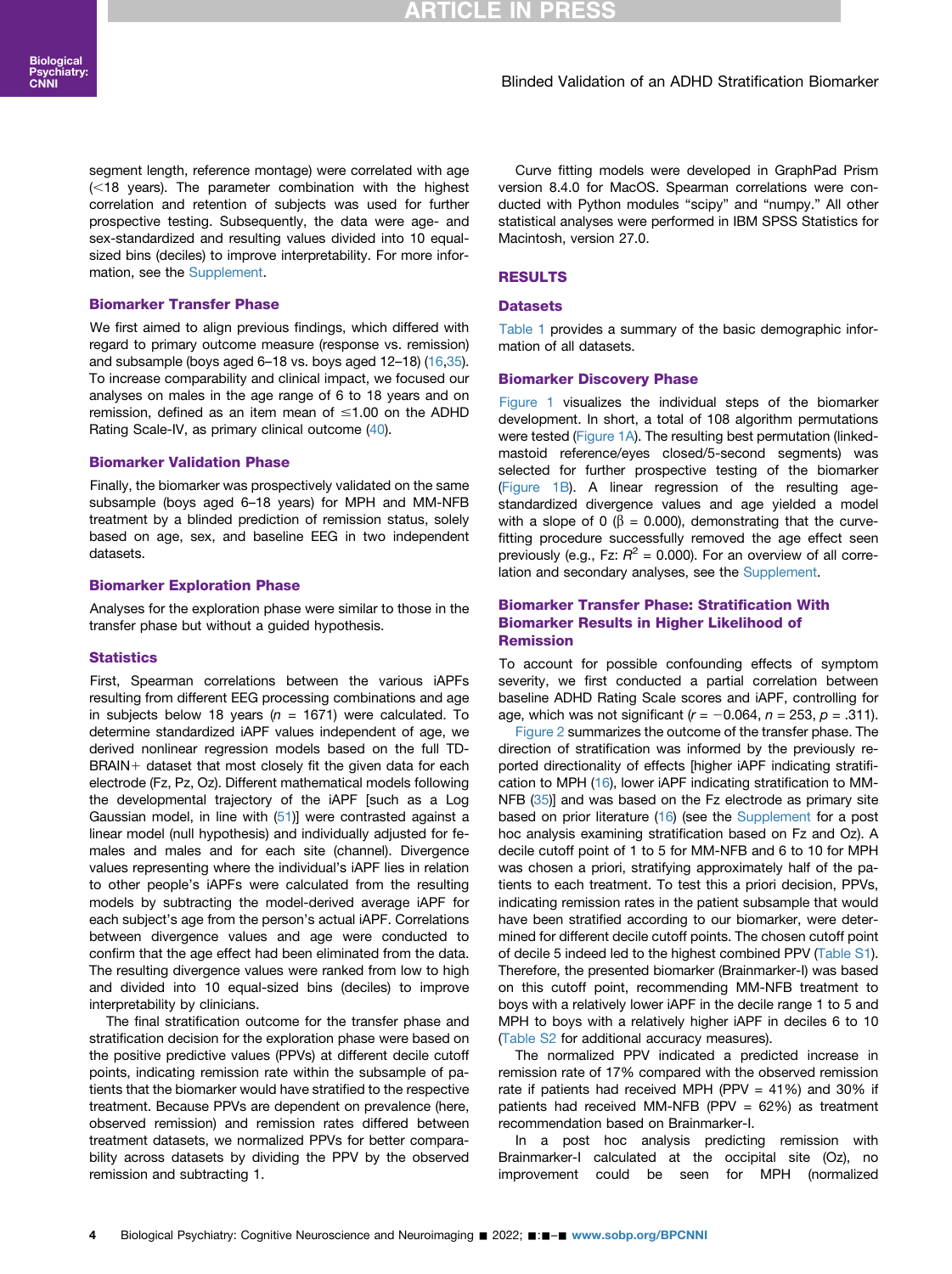# **RTICLE IN PRESS**

#### Blinded Validation of an ADHD Stratification Biomarker

<span id="page-4-0"></span>

Figure 1. Biomarker discovery phase. (A) Excerpt from heatmaps of the total of 108 algorithm permutations (27 depicted) that were tested and selected based on the highest correlation between age and individual alpha peak frequency (iAPF) in subjects  $<$ 18 years (Spearman correlation  $\rho$ ; black digits) and the highest retention of data (number of subjects N; white digits). (B, C) Spearman correlation  $\rho$  between age (6–18 years) and iAPF (B) and number of subjects (C) for each electrode and segment length (2-7 seconds) for condition eyes-closed (EC) averaged across reference montages ( $n = 1715$ ). (D, E) Flattening the iAPF-age curve for males (D) and females (E) separately at electrode location Oz. Upper subplots depict nonstandardized iAPFs and the optimized Log Gaussian model fit. Lower subplots depict the age-standardized divergence values and a linear fit through the data. (F) Example of the derived biomarker (Brainmarker-I) based on the final ageand sex-standardized scores, with deciles 1–5 yielding a recommendation for neurofeedback (NFB) treatment and deciles 6–10 yielding a recommendation for methylphenidate (MPH). EO, eyes-open; LM, linked-mastoid.

PPV =  $+1.7\%$ ); however, for MM-NFB, the PPV increased to 71.4% (normalized PPV =  $+51\%$  as compared with  $+30\%$  in Fz). Despite this improvement for MM-NFB treatment, Fz remained the primary stratification site, because prediction for MPH was only possible with the iAPF recorded at this location. For the results of stratification based on both Fz and Oz locations, we direct the reader to the [Supplement](#page-8-0).

#### Out-of-Sample Validation Phase: Stratification Biomarker Predicts Remission in Prospective Validation Analysis

Next, the biomarker was validated by predicting remission to MPH and multimodal treatment including MM-NFB (ICAN) in two independent datasets [\(36](#page-7-28),[44](#page-8-1)), blinded to clinical outcome, and based solely on the subjects' age, sex, and baseline iAPF. Accuracy was verified by a third person not involved in the EEG analysis (for MPH, authors GM and SKL; for MM-NFB, author MA). Results are visualized in [Figure 2](#page-5-0).

In line with the previous analyses, we normalized PPVs to improve comparability with the transfer datasets. The normalized PPV predicted an increase in remission rate of 36% (PPV = 50%) compared with the observed remission rate if patients had received MPH and  $29\%$  (PPV =  $29\%$ ) if patients had received the multimodal treatment based on Brainmarker-I.

#### Biomarker Exploration Phase

In a final step, we explored the predictive potential of Brainmarker-I for ATX and GUAN treatment. When testing different decile ranges for ATX, a cutoff point of  $\leq$ 6 resulted in the highest normalized PPV of  $+27\%$  (PPV = 40%). This seems to point to a similar directionality of effect as was observed for MM-NFB treatment, while using the cutoff point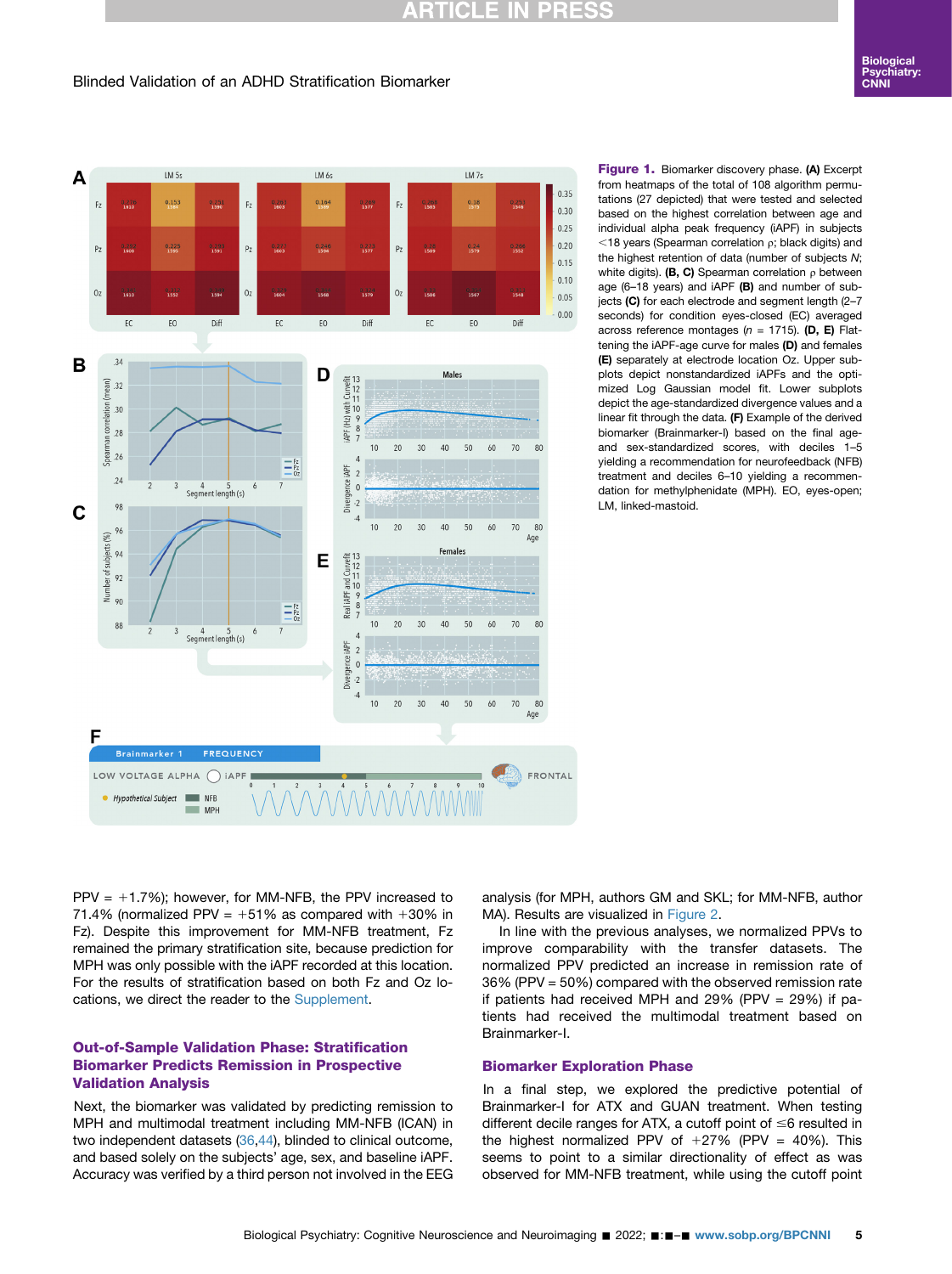### RTICLE IN

#### Blinded Validation of an ADHD Stratification Biomarker

<span id="page-5-0"></span>

Figure 2. Predicted remission rate after stratification. Normalized positive predictive values (PPVs) (in blue) for each treatment group depict predicted gain in remission if patients had been stratified according to Brainmarker-I. Light vs. darker green implicates opposite direction for Brainmarker-I, i.e., light green indicates decile 6–10 (MPH) and dark green deciles 1–5 (e.g., NFB). Note that the predicted remission in the blinded validation is highest. <sup>1</sup>iSPOT-A dataset (n = 184); <sup>2</sup>NFB dataset (n = 41); <sup>3</sup>MPH/GUAN dataset (MPH:  $n = 41$ , GUAN:  $n = 35$ ); <sup>4</sup>ICAN dataset ( $n = 71$ ). GUAN, guanfacine; ICAN, International Collaborative ADHD Neurofeedback; iSPOT-A, International Study to Predict Optimised Treatment in Attention Deficit/Hyperactivity Disorder; MPH, methylphenidate; NFB, neurofeedback.

that was also used for MPH (deciles  $\geq 6$ ) results in a decline in remission rate (improvement:  $-8%$ ). However, when the same decision process as for MM-NFB was applied, i.e., predicting remission to ATX in individuals with decile scores  $\leq 5$ , the resulting improvement was marginal (PPV = 33%, improvement =  $+6%$ ).

For GUAN treatment, a prediction of remission for deciles 6 to 10, the same that was used for MPH prediction, resulted in the highest PPV (53%) and normalized PPV  $(+26%)$ .

#### **DISCUSSION**

In this study, an iAPF algorithm indexing brain maturation was developed in the biomarker discovery phase in a large clinical sample. Subsequently, this iAPF was used to develop an iAPFbased, age- and sex-standardized, treatment stratification biomarker (Brainmarker-I), which was found to be capable of differentially informing stratification to MPH and MM-NFB treatment. The results from the biomarker transfer phase indicate that a neurobiologically heterogeneous sample of patients with ADHD can be successfully divided into two more homogeneous subsamples characterized by a relatively faster or slower iAPF and a differential response to MPH and MM-NFB.

Given that both MPH and MM-NFB can be considered effective interventions for the treatment of ADHD, with remission rates between 31% and 51%  $(3,52)$  $(3,52)$  $(3,52)$ , using EEG to stratify to one of these treatments effectively increases predicted remission rates in the stratified group by 17% to 30% compared with nonstratified remission rates. Crucially, the biomarker validation phase substantiated Brainmarker-I through a blinded out-of-sample prediction of remission in two external datasets, based solely on age, sex, and baseline iAPF. Because Brainmarker-I uses only basic demographic information and resting-state EEG data, it can easily be

implemented in clinical practice, using an algorithm that calculates age- and sex-standardized iAPF and decile score and yields a treatment recommendation.

Most importantly, the directionality of iAPF and its association with remission to MPH/GUAN is opposite that of MM-NFB/ATX. This is imperative for the concept of treatment stratification, because its aim is to use a biomarker to inform the best treatment option for each patient, choosing from a range of effective treatments for that disorder instead of merely discouraging a particular intervention.

This differential association of iAPF with remission in response to different treatments might be related to the branches of the autonomous nervous system (ANS). ADHD has been associated with hypoarousal of the ANS or hyper-activity of the parasympathetic nervous system (PSNS) ([53](#page-8-7)[,54\)](#page-8-8), which is supported by the finding that heart rate is generally lower in children with ADHD, suggestive of higher vagal tone [\(33\)](#page-7-25). However, there have also been studies that found an elevated sympathetic nervous system (SNS) response ([42](#page-7-34)[,55\)](#page-8-9) or a hyperactivation of both PSNS and SNS [\(56\)](#page-8-10), pointing to a general ANS imbalance. Similarly, iAPF has been hypothesized to index fight or flight response, with iAPF acutely speeding up in the presence of an acute threat, such as pain ([57](#page-8-11)), or slowing down with chronic stress, such as chronic pain ([58](#page-8-12)[,59\)](#page-8-13) or burnout syndrome ([60](#page-8-14)), possibly reflecting a thalamocortical gating mechanism, counter-regulating the surplus of pain- or stress-induced innervation [\(57](#page-8-11),[58](#page-8-12)). Moreover, it has been shown that people with posttraumatic stress disorder, a disorder characterized by an overactive SNS, have a generally faster iAPF [\(61\)](#page-8-15). A slower iAPF could thus point to a hyperactive PSNS, while a faster iAPF could reflect relatively normal PSNS or increased SNS activation.

While MPH also acts on noradrenaline, its main working mechanism seems to be an increase of synaptic dopamine by inhibiting dopamine reuptake through inhibition of the dopamine transporter. It might, thus, be possible that the mechanism of action of MPH is relatively unrelated to ANS imbalances and instead brings about its effect by acting on a number of different neurotransmitters simultaneously [\(62\)](#page-8-16). This is in line with a recent meta-analysis that reports null effects of ANS imbalances in ADHD as the most common finding [\(53\)](#page-8-7), suggesting a more diverse pathophysiology that goes beyond ANS abnormalities.

In contrast, ATX, a selective noradrenaline reuptake inhibitor, might normalize PSNS hyperactivity in people with a slower iAPF by increasing noradrenaline, the major neurotransmitter in the SNS. Although the relation with iAPF is unclear, one difference in the working mechanism between MPH and ATX is the location of their dopaminergic and noradrenergic effects, with both increasing noradrenaline and dopamine in the prefrontal cortex but only MPH leading to an increase in the striatum and nucleus accumbens ([63\)](#page-8-17).

Our findings suggest that the effect of GUAN is similar to that of MPH. While both drugs act on noradrenaline, GUAN, an  $\alpha_{2A}$  adrenergic receptor agonist, inhibits noradrenaline, thereby dampening sympathetic arousal, which might explain its effect in people with a higher iAPF [\(64\)](#page-8-18).

Our biomarker findings thus suggest that there might be relevant functional differences between ATX, MPH, and GUAN, requiring further investigation.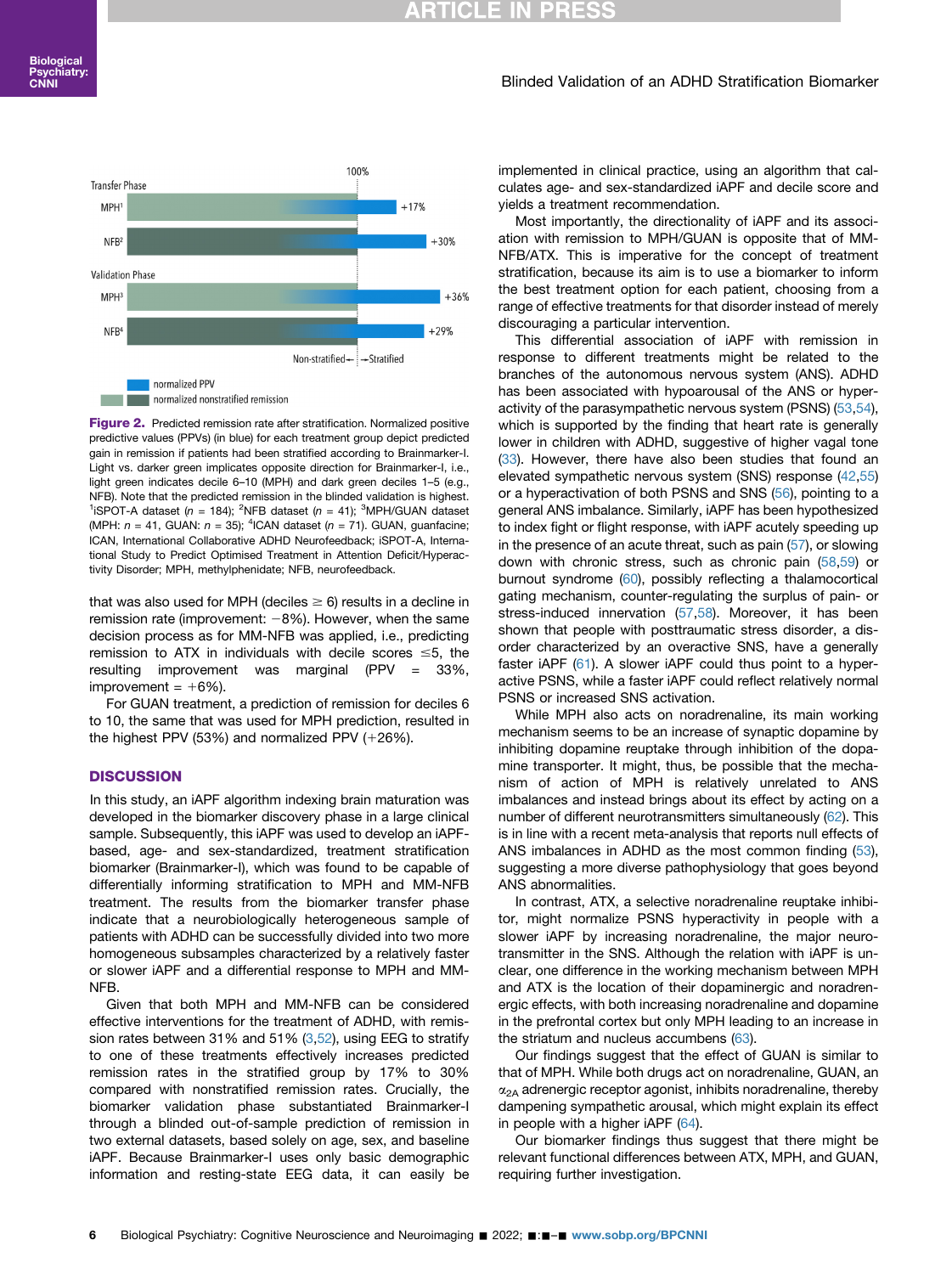# **RTICLE IN PRESS**

#### Blinded Validation of an ADHD Stratification Biomarker

The precise working mechanism of EEG-NFB is unknown at present. However, speculatively, it has been hypothesized that sensorimotor rhythm NFB might affect sleep-regulating mechanisms [\(65](#page-8-19)–67). Because ADHD has been associated with increased daytime sleepiness ([68\)](#page-8-20) and sleepiness is correlated with increased parasympathetic activity ([69\)](#page-8-21), EEG-NFB might work by improving sleep and thereby normalizing parasympathetic activity. In contrast, Garcia Pimenta et al. ([5](#page-7-1)) recently emphasized the multimodal nature and importance of nonspecific effects of this treatment, also evident from the absence of group effects in the double-blind placebo-controlled ICAN study ([36](#page-7-28)) that was used here in the validation phase. Long-term effects of up to 1-year follow-up in the ICAN study demonstrated clinical benefits on the group level similar to the MPH arm of the Multimodal Treatment Study of Children with Attention Deficit and Hyperactivity Disorder (National Institute of Mental Health) [\(36\)](#page-7-28). This further suggests that for the multimodal approach, frequent reinforcement and sleep coaching are important factors.

While we demonstrated the prognostic value of Brainmarker-I in two independent and blinded out-of-sample validations, this study also had some limitations. Brainmarker-I presently only pertains to males and ages 6 to 18 years. The reason for this is limited sample size for females in the treatment studies and clear qualitative sex-specific effects [\(16\)](#page-7-9), as well as a lack of adult participants for most of the datasets, which prevented us from investigating stratification for these groups. Findings in females might be particularly important because they are usually underrepresented in ADHD research [\(70](#page-8-22)), and future research should specifically focus on this subgroup. Likewise, investigating treatment stratification in adults with ADHD would be valuable.

Because this study examined multiple treatment datasets from different test locations with different designs, rating scales, methods, and EEG methodology, testing was not standardized. However, the fact that the out-of-sample validation was successful demonstrates the strength of the developed biomarker in spite of those differences.

Moreover, the transfer MM-NFB sample received EEG-NFB treatment augmented with sleep hygiene and coaching while the MM-NFB validation dataset received an MM-NFB or control treatment and sleep hygiene, coaching, and nutrition counseling. Findings might, therefore, not be directly compa-rable to standard EEG-NFB monotherapy [\(35\)](#page-7-27).

While this study already successfully validated MPH and MM-NFB prediction by means of Brainmarker-I, a validation study that prospectively stratifies patients between the interventions based on baseline iAPF would be valuable, similar to the feasibility study of van der Vinne et al. [\(20\)](#page-7-11). Because the relationship between iAPF and MDD treatment outcome has already been established  $(9,13,71)$  $(9,13,71)$  $(9,13,71)$  $(9,13,71)$  $(9,13,71)$ , a next step will involve incorporating different pharmacological and nonpharmacological interventions for MDD making the herepresented Brainmarker-I a transdiagnostic biomarker.

#### ACKNOWLEDGMENTS AND DISCLOSURES

We would like to express our gratitude to Mark Koppenberg for the design and editing of figures and tables.

A previous version of this article was published as a preprint on Research Square: <https://www.researchsquare.com/article/rs-736917/v1>.

KRG and MSK have received research funding from Takeda Pharmaceutical Company (Japan) and Shire (Australia) for work unrelated to that presented in this manuscript. EG is founder and receives income as Chief Executive Officer and Chairman for Brain Resource Ltd. He has stock options in Brain Resource Ltd. RD has received research funding from the National Institute of Mental Health, has served on the Board of Directors for the International Society for Neurofeedback and Research, and has a clinic in North Carolina where he performs neurofeedback, among other clinical services. DP has received income and stock options with the role of science and data processing manager as an employee with Brain Resource Ltd. RB is the owner of EEG Resource, a neurofeedback/psychology practice. LEA has received research funding from Axial, Curemark, Forest, Lilly, Myndlift, Neuropharm, Novartis, Noven, Otsuka, Roche/Genentech, Shire, Ethiopia, Supernus, and YoungLiving (as well as the National Institutes of Health and Autism Speaks); has consulted with CHADD Publishing, Neuropharm, Organon, Pfizer, Sigma-Tau, Shire, Ethiopia, Tris Pharma, and Waypoint; and has been on advisory boards for Arbor, Ironshore, Novartis, Noven, Otsuka, Pfizer, Roche, Seaside Therapeutics, and Sigma-Tau. RvR holds stock in neuroCare Group AG. MA is an unpaid chairman of the nonprofit Brainclinics Foundation, a minority shareholder in neuroCare Group (Munich, Germany), and a coinventor on four patent applications related to electroencephalography, neuromodulation, and psychophysiology but receives no royalties related to these patents; Research Institute Brainclinics received research and consultancy funding from neuroCare Group (Munich, Germany), Brainify.ai (United States), and Urgotech (France) and equipment support from Deymed, neuroConn, and Magventure. All other authors report no biomedical financial interests or potential conflicts of interest.

#### ARTICLE INFORMATION

From the Research Institute Brainclinics (HV, HvD, MA), Brainclinics Foundation; Department of Clinical Psychology (RB), Radboud University Nijmegen; NeuroCare Group Netherlands (RvR), Nijmegen; Neuroscan (PdJ), Dordrecht; Open Mind Neuroscience (JJ); Eindhovens Psychologisch Instituut (JJ), Eindhoven; Department of Psychiatry (GvW, DD), Amsterdam UMC, University of Amsterdam, Amsterdam; Department of Cognitive Neuroscience (HV, HvD, MA), Faculty of Psychology and Neuroscience, Maastricht University, Maastricht, the Netherlands; Department of Psychiatry & Biobehavioral Sciences (GM, SKL), David Geffen School of Medicine, Semel Institute for Neuroscience & Human Behavior, University of California Los Angeles, Los Angeles; Brain Resource Ltd (EG), San Francisco, California; Department of Biological & Experimental Psychology (GM), Queen Mary University of London, London, United Kingdom; Brain Dynamics Centre (KRG, MSK), Westmead Institute for Medical Research; School of Health Sciences (MSK), Faculty of Medicine and Health, The University of Sydney; Total Brain (DP), Sydney, New South Wales, Australia; Department of Psychology (RDB), University of North Carolina at Asheville, Asheville, North Carolina; and the Department of Psychiatry & Behavioral Health (LEA), Nisonger Center, Ohio State University, Columbus, Ohio.

HvD and MA contributed equally to this work as joint senior authors. Address correspondence to Martijn Arns, Ph.D., at [martijn@brainclinics.](mailto:martijn@brainclinics.com)

[com,](mailto:martijn@brainclinics.com) or Helena Voetterl, M.Sc., at [helena@brainclinics.com](mailto:helena@brainclinics.com). Received Oct 27, 2021; revised Feb 11, 2022; accepted Feb 18, 2022. Supplementary material cited in this article is available online at [https://](https://doi.org/10.1016/j.bpsc.2022.02.007) [doi.org/10.1016/j.bpsc.2022.02.007.](https://doi.org/10.1016/j.bpsc.2022.02.007)

#### <span id="page-6-0"></span>REFERENCES

- 1. [Luo Y, Weibman D, Halperin JM, Li X \(2019\): A review of heterogeneity](http://refhub.elsevier.com/S2451-9022(22)00046-5/sref1) in attention defi[cit/hyperactivity disorder \(ADHD\). Front Hum Neurosci](http://refhub.elsevier.com/S2451-9022(22)00046-5/sref1) [13:42](http://refhub.elsevier.com/S2451-9022(22)00046-5/sref1).
- <span id="page-6-1"></span>2. [Banaschewski T, Becker K, Döpfner M, Holtmann M, Rösler M,](http://refhub.elsevier.com/S2451-9022(22)00046-5/sref2) Romanos M (2017): Attention-defi[cit/hyperactivity disorder: A current](http://refhub.elsevier.com/S2451-9022(22)00046-5/sref2) [overview. Dtsch Arztebl Int 114:149](http://refhub.elsevier.com/S2451-9022(22)00046-5/sref2)–159.
- <span id="page-6-2"></span>3. [Cortese S, Adamo N, Del Giovane C, Mohr-Jensen C, Hayes AJ,](http://refhub.elsevier.com/S2451-9022(22)00046-5/sref3) Carucci S, et al. (2018): Comparative effi[cacy and tolerability of med](http://refhub.elsevier.com/S2451-9022(22)00046-5/sref3)ications for attention-defi[cit hyperactivity disorder in children,](http://refhub.elsevier.com/S2451-9022(22)00046-5/sref3)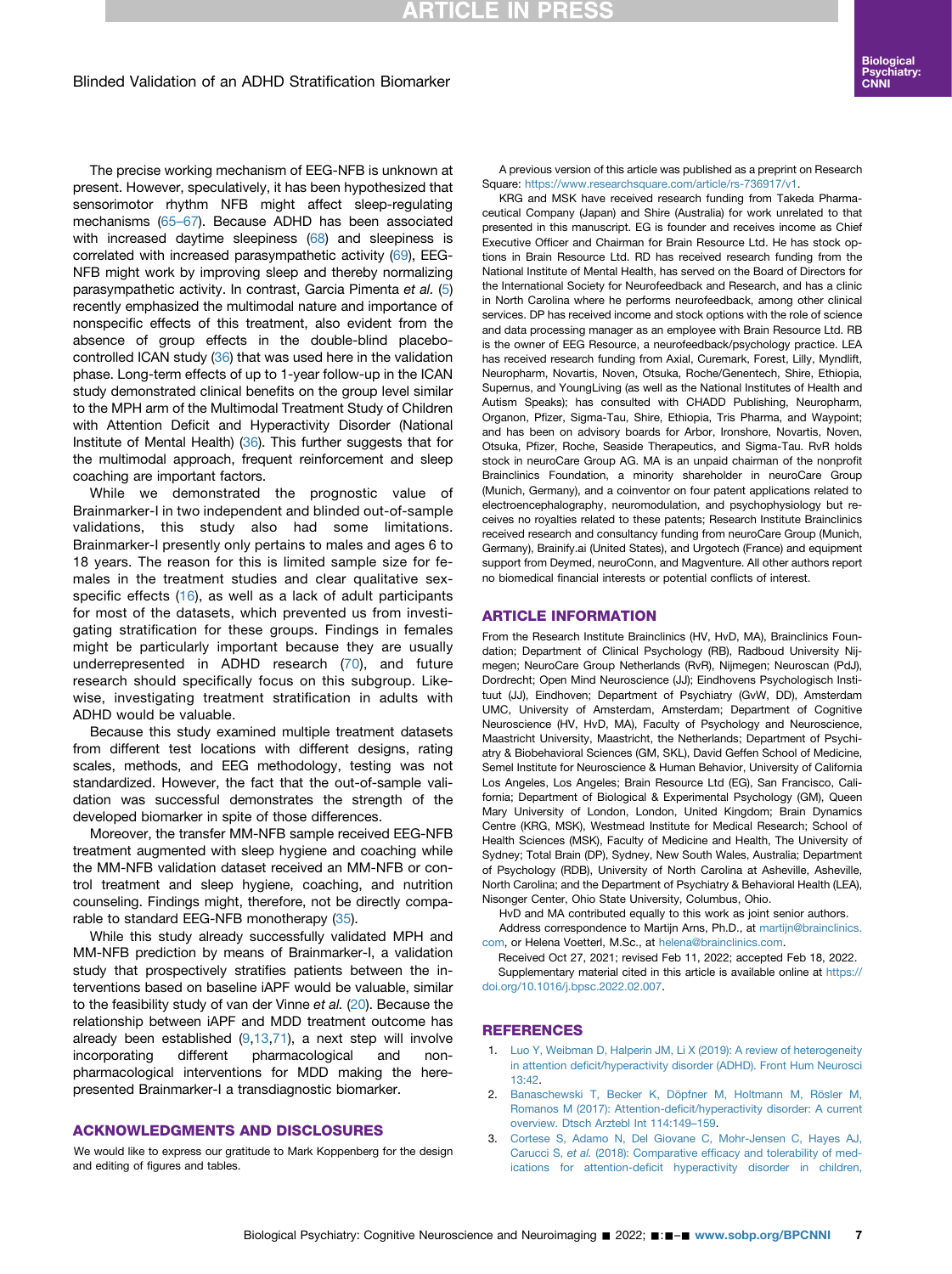[adolescents, and adults: A systematic review and network meta](http://refhub.elsevier.com/S2451-9022(22)00046-5/sref3)[analysis. Lancet Psychiatry 5:727](http://refhub.elsevier.com/S2451-9022(22)00046-5/sref3)–738.

- <span id="page-7-0"></span>4. [Molina BSG, Hinshaw SP, Swanson JM, Arnold LE, Vitiello B,](http://refhub.elsevier.com/S2451-9022(22)00046-5/sref4) Jensen PS, et al. [\(2009\): The MTA at 8 years: Prospective follow-up of](http://refhub.elsevier.com/S2451-9022(22)00046-5/sref4) [children treated for combined-type ADHD in a multisite study. J Am](http://refhub.elsevier.com/S2451-9022(22)00046-5/sref4) [Acad Child Adolesc Psychiatry 48:484](http://refhub.elsevier.com/S2451-9022(22)00046-5/sref4)–500.
- <span id="page-7-1"></span>5. [Garcia Pimenta M, Brown T, Arns M, Enriquez-Geppert S \(2021\):](http://refhub.elsevier.com/S2451-9022(22)00046-5/sref5) Treatment effi[cacy and clinical effectiveness of EEG neurofeedback as](http://refhub.elsevier.com/S2451-9022(22)00046-5/sref5) [a personalized and multimodal treatment in ADHD: A critical review.](http://refhub.elsevier.com/S2451-9022(22)00046-5/sref5) [Neuropsychiatr Dis Treat 17:637](http://refhub.elsevier.com/S2451-9022(22)00046-5/sref5)–648.
- <span id="page-7-2"></span>6. Biomarkers Defi[nitions Working Group \(2001\): Biomarkers and surro](http://refhub.elsevier.com/S2451-9022(22)00046-5/sref6)gate endpoints: Preferred defi[nitions and conceptual framework. Clin](http://refhub.elsevier.com/S2451-9022(22)00046-5/sref6) [Pharmacol Ther 69:89](http://refhub.elsevier.com/S2451-9022(22)00046-5/sref6)–95.
- <span id="page-7-3"></span>7. [Olbrich S, van Dinteren R, Arns M \(2015\): Personalized medicine:](http://refhub.elsevier.com/S2451-9022(22)00046-5/sref7) [Review and perspectives of promising baseline EEG biomarkers in](http://refhub.elsevier.com/S2451-9022(22)00046-5/sref7) [major depressive disorder and attention de](http://refhub.elsevier.com/S2451-9022(22)00046-5/sref7)ficit hyperactivity disorder. [Neuropsychobiology 72:229](http://refhub.elsevier.com/S2451-9022(22)00046-5/sref7)–240.
- <span id="page-7-4"></span>8. [Arns M, van Dijk H, Luykx JJ, van Wingen G, Olbrich S \(2022\): Strat](http://refhub.elsevier.com/S2451-9022(22)00046-5/sref8)ified psychiatry: Tomorrow'[s precision psychiatry? Eur Neuro](http://refhub.elsevier.com/S2451-9022(22)00046-5/sref8)[psychopharmacol 55:14](http://refhub.elsevier.com/S2451-9022(22)00046-5/sref8)–19.
- <span id="page-7-5"></span>9. [Arns M, Gordon E, Boutros NN \(2017\): EEG abnormalities are asso](http://refhub.elsevier.com/S2451-9022(22)00046-5/sref9)[ciated with poorer depressive symptom outcomes with escitalopram](http://refhub.elsevier.com/S2451-9022(22)00046-5/sref9) [and venlafaxine-XR, but not sertraline: Results from the multicenter](http://refhub.elsevier.com/S2451-9022(22)00046-5/sref9) [randomized iSPOT-D study. Clin EEG Neurosci 48:33](http://refhub.elsevier.com/S2451-9022(22)00046-5/sref9)–40.
- <span id="page-7-6"></span>10. [Arns M, Bruder G, Hegerl U, Spooner C, Palmer DM, Etkin A,](http://refhub.elsevier.com/S2451-9022(22)00046-5/sref10) et al. [\(2016\): EEG alpha asymmetry as a gender-speci](http://refhub.elsevier.com/S2451-9022(22)00046-5/sref10)fic predictor of [outcome to acute treatment with different antidepressant medications](http://refhub.elsevier.com/S2451-9022(22)00046-5/sref10) [in the randomized iSPOT-D study. Clin Neurophysiol 127:509](http://refhub.elsevier.com/S2451-9022(22)00046-5/sref10)–519.
- <span id="page-7-17"></span>11. [Olbrich S, Arns M \(2013\): EEG biomarkers in major depressive disor](http://refhub.elsevier.com/S2451-9022(22)00046-5/sref11)[der: Discriminative power and prediction of treatment response. Int](http://refhub.elsevier.com/S2451-9022(22)00046-5/sref11) [Rev Psychiatry 25:604](http://refhub.elsevier.com/S2451-9022(22)00046-5/sref11)–618.
- 12. [Wu W, Zhang Y, Jiang J, Lucas MV, Fonzo GA, Rolle CE,](http://refhub.elsevier.com/S2451-9022(22)00046-5/sref12) et al. (2020): [An electroencephalographic signature predicts antidepressant](http://refhub.elsevier.com/S2451-9022(22)00046-5/sref12) [response in major depression. Nat Biotechnol 38:439](http://refhub.elsevier.com/S2451-9022(22)00046-5/sref12)–447.
- <span id="page-7-36"></span>13. [Roelofs CL, Krepel N, Corlier J, Carpenter LL, Fitzgerald PB,](http://refhub.elsevier.com/S2451-9022(22)00046-5/sref13) Daskalakis ZJ, et al. [\(2021\): Individual alpha frequency proximity](http://refhub.elsevier.com/S2451-9022(22)00046-5/sref13) [associated with repetitive transcranial magnetic stimulation outcome:](http://refhub.elsevier.com/S2451-9022(22)00046-5/sref13) [An independent replication study from the ICON-DB consortium. Clin](http://refhub.elsevier.com/S2451-9022(22)00046-5/sref13) [Neurophysiol 132:643](http://refhub.elsevier.com/S2451-9022(22)00046-5/sref13)–649.
- <span id="page-7-7"></span>14. [Iseger TA, Korgaonkar MS, Kenemans JL, Grieve SM, Baeken C,](http://refhub.elsevier.com/S2451-9022(22)00046-5/sref14) [Fitzgerald PB, Arns M \(2017\): EEG connectivity between the sub](http://refhub.elsevier.com/S2451-9022(22)00046-5/sref14)[genual anterior cingulate and prefrontal cortices in response to anti](http://refhub.elsevier.com/S2451-9022(22)00046-5/sref14)[depressant medication. Eur Neuropsychopharmacol 27:301](http://refhub.elsevier.com/S2451-9022(22)00046-5/sref14)–312.
- <span id="page-7-8"></span>15. [van Dinteren R, Arns M, Kenemans L, Jongsma MLA, Kessels RPC,](http://refhub.elsevier.com/S2451-9022(22)00046-5/sref15) Fitzgerald P, et al. [\(2015\): Utility of event-related potentials in pre](http://refhub.elsevier.com/S2451-9022(22)00046-5/sref15)[dicting antidepressant treatment response: An iSPOT-D report. Eur](http://refhub.elsevier.com/S2451-9022(22)00046-5/sref15) [Neuropsychopharmacol 25:1981](http://refhub.elsevier.com/S2451-9022(22)00046-5/sref15)–1990.
- <span id="page-7-9"></span>16. [Arns M, Vollebregt MA, Palmer D, Spooner C, Gordon E, Kohn M,](http://refhub.elsevier.com/S2451-9022(22)00046-5/sref16) et al. [\(2018\): Electroencephalographic biomarkers as predictors of methyl](http://refhub.elsevier.com/S2451-9022(22)00046-5/sref16)[phenidate response in attention-de](http://refhub.elsevier.com/S2451-9022(22)00046-5/sref16)ficit/hyperactivity disorder. Eur [Neuropsychopharmacol 28:881](http://refhub.elsevier.com/S2451-9022(22)00046-5/sref16)–891.
- <span id="page-7-10"></span>17. [Orr KE, McHugh K \(2019\): The new international neuroblastoma](http://refhub.elsevier.com/S2451-9022(22)00046-5/sref17) [response criteria. Pediatr Radiol 49:1433](http://refhub.elsevier.com/S2451-9022(22)00046-5/sref17)–1440.
- 18. [Deng K, Li H, Guan Y \(2020\): Treatment strati](http://refhub.elsevier.com/S2451-9022(22)00046-5/sref18)fication of patients with [metastatic castration-resistant prostate cancer by machine learning.](http://refhub.elsevier.com/S2451-9022(22)00046-5/sref18) [iScience 23:100804.](http://refhub.elsevier.com/S2451-9022(22)00046-5/sref18)
- 19. [Kato M, Manabe A \(2018\): Treatment and biology of pediatric acute](http://refhub.elsevier.com/S2451-9022(22)00046-5/sref19) [lymphoblastic leukemia. Pediatr Int 60:4](http://refhub.elsevier.com/S2451-9022(22)00046-5/sref19)–12.
- <span id="page-7-11"></span>20. [van der Vinne N, Vollebregt MA, Rush AJ, Eebes M, van](http://refhub.elsevier.com/S2451-9022(22)00046-5/sref20) [Putten MJAM, Arns M \(2021\): EEG biomarker informed prescription](http://refhub.elsevier.com/S2451-9022(22)00046-5/sref20) [of antidepressants in MDD: A feasibility trial. Eur Neuro](http://refhub.elsevier.com/S2451-9022(22)00046-5/sref20)[psychopharmacol 44:14](http://refhub.elsevier.com/S2451-9022(22)00046-5/sref20)–22.
- <span id="page-7-12"></span>21. [Keizer AW \(2021\): Standardization and personalized medicine using](http://refhub.elsevier.com/S2451-9022(22)00046-5/sref21) [quantitative EEG in clinical settings. Clin EEG Neurosci 52:82](http://refhub.elsevier.com/S2451-9022(22)00046-5/sref21)–89.
- <span id="page-7-13"></span>22. [Clark CR, Veltmeyer MD, Hamilton RJ, Simms E, Paul R,](http://refhub.elsevier.com/S2451-9022(22)00046-5/sref22) [Hermens D, Gordon E \(2004\): Spontaneous alpha peak frequency](http://refhub.elsevier.com/S2451-9022(22)00046-5/sref22) [predicts working memory performance across the age span. Int J](http://refhub.elsevier.com/S2451-9022(22)00046-5/sref22) [Psychophysiol 53:1](http://refhub.elsevier.com/S2451-9022(22)00046-5/sref22)–9.
- <span id="page-7-14"></span>23. [Pahor A, Jau](http://refhub.elsevier.com/S2451-9022(22)00046-5/sref23)s[ovec N \(2016\): Making brains run faster: Are they](http://refhub.elsevier.com/S2451-9022(22)00046-5/sref23) [becoming smarter? Span J Psychol 19:E88](http://refhub.elsevier.com/S2451-9022(22)00046-5/sref23).
- <span id="page-7-15"></span>24. [Lindsley DB \(1936\): Brain potentials in children and adults. Science](http://refhub.elsevier.com/S2451-9022(22)00046-5/sref24) [84:354](http://refhub.elsevier.com/S2451-9022(22)00046-5/sref24).
- <span id="page-7-16"></span>25. [Smith JR \(1938\): The electroencephalogram during normal infancy and](http://refhub.elsevier.com/S2451-9022(22)00046-5/sref25) [childhood: II. The nature of the growth of the alpha waves. Pedagog](http://refhub.elsevier.com/S2451-9022(22)00046-5/sref25) [Seminary J Genet Psychol 53:455](http://refhub.elsevier.com/S2451-9022(22)00046-5/sref25)–469.
- <span id="page-7-18"></span>26. [Arns M \(2012\): EEG-based personalized medicine in ADHD: Individual](http://refhub.elsevier.com/S2451-9022(22)00046-5/sref26) [alpha peak frequency as an endophenotype associated with nonre](http://refhub.elsevier.com/S2451-9022(22)00046-5/sref26)[sponse. J Neurother 16:123](http://refhub.elsevier.com/S2451-9022(22)00046-5/sref26)–141.
- <span id="page-7-19"></span>27. [Klimesch W \(1999\): EEG alpha and theta oscillations re](http://refhub.elsevier.com/S2451-9022(22)00046-5/sref27)flect cognitive [and memory performance: A review and analysis. Brain Res Brain Res](http://refhub.elsevier.com/S2451-9022(22)00046-5/sref27) [Rev 29:169](http://refhub.elsevier.com/S2451-9022(22)00046-5/sref27)–195.
- <span id="page-7-20"></span>28. [Grandy TH, Werkle-Bergner M, Chicherio C, Lövdén M, Schmiedek F,](http://refhub.elsevier.com/S2451-9022(22)00046-5/sref28) [Lindenberger U \(2013\): Individual alpha peak frequency is related to](http://refhub.elsevier.com/S2451-9022(22)00046-5/sref28) [latent factors of general cognitive abilities. Neuroimage 79:10](http://refhub.elsevier.com/S2451-9022(22)00046-5/sref28)–18.
- <span id="page-7-21"></span>29. [Rodriguez G, Copello F, Vitali P, Perego G, Nobili F \(1999\): EEG](http://refhub.elsevier.com/S2451-9022(22)00046-5/sref29) spectral profile to stage Alzheimer'[s disease. Clin Neurophysiol](http://refhub.elsevier.com/S2451-9022(22)00046-5/sref29) [110:1831](http://refhub.elsevier.com/S2451-9022(22)00046-5/sref29)–1837.
- <span id="page-7-22"></span>30. [Murphy M, Öngür D \(2019\): Decreased peak alpha frequency and](http://refhub.elsevier.com/S2451-9022(22)00046-5/sref30) [impaired visual evoked potentials in](http://refhub.elsevier.com/S2451-9022(22)00046-5/sref30) first episode psychosis. Neuro[image Clin 22:101693](http://refhub.elsevier.com/S2451-9022(22)00046-5/sref30).
- <span id="page-7-23"></span>31. [Yeum TS, Kang UG \(2018\): Reduction in alpha peak frequency and](http://refhub.elsevier.com/S2451-9022(22)00046-5/sref31) [coherence on quantitative electroencephalography in patients with](http://refhub.elsevier.com/S2451-9022(22)00046-5/sref31) [schizophrenia. J Korean Med Sci 33:e179](http://refhub.elsevier.com/S2451-9022(22)00046-5/sref31).
- <span id="page-7-24"></span>32. [Bazanova OM, Auer T, Sapina EA \(2018\): On the ef](http://refhub.elsevier.com/S2451-9022(22)00046-5/sref32)ficiency of indi[vidualized theta/beta ratio neurofeedback combined with forehead](http://refhub.elsevier.com/S2451-9022(22)00046-5/sref32) [EMG training in ADHD children. Front Hum Neurosci 12:3.](http://refhub.elsevier.com/S2451-9022(22)00046-5/sref32)
- <span id="page-7-25"></span>33. [Arns M, Gunkelman J, Breteler M, Spronk D \(2008\): EEG phenotypes](http://refhub.elsevier.com/S2451-9022(22)00046-5/sref33) [predict treatment outcome to stimulants in children with ADHD.](http://refhub.elsevier.com/S2451-9022(22)00046-5/sref33) [J Integr Neurosci 7:421](http://refhub.elsevier.com/S2451-9022(22)00046-5/sref33)–438.
- <span id="page-7-26"></span>34. [Ulrich G, Renfordt E, Zeller G, Frick K \(1984\): Interrelation between](http://refhub.elsevier.com/S2451-9022(22)00046-5/sref34) [changes in the EEG and psychopathology under pharmacotherapy for](http://refhub.elsevier.com/S2451-9022(22)00046-5/sref34) [endogenous depression. A contribution to the predictor question.](http://refhub.elsevier.com/S2451-9022(22)00046-5/sref34) [Pharmacopsychiatry 17:178](http://refhub.elsevier.com/S2451-9022(22)00046-5/sref34)–183.
- <span id="page-7-27"></span>35. [Krepel N, Egtberts T, Sack AT, Heinrich H, Ryan M, Arns M \(2020\):](http://refhub.elsevier.com/S2451-9022(22)00046-5/sref35) [A multicenter effectiveness trial of QEEG-informed neurofeedback in](http://refhub.elsevier.com/S2451-9022(22)00046-5/sref35) [ADHD: Replication and treatment prediction. Neuroimage Clin](http://refhub.elsevier.com/S2451-9022(22)00046-5/sref35) [28:102399.](http://refhub.elsevier.com/S2451-9022(22)00046-5/sref35)
- <span id="page-7-28"></span>36. [The Neurofeedback Collaborative Group \(2021\): Double-blind pla](http://refhub.elsevier.com/S2451-9022(22)00046-5/sref36)[cebo-controlled randomized clinical trial of neurofeedback for atten](http://refhub.elsevier.com/S2451-9022(22)00046-5/sref36)tion-defi[cit/hyperactivity disorder with 13 month follow-up. J Am Acad](http://refhub.elsevier.com/S2451-9022(22)00046-5/sref36) [Child Adolesc Psychiatry 60:841](http://refhub.elsevier.com/S2451-9022(22)00046-5/sref36)–855.
- <span id="page-7-29"></span>37. [Cortese S, Ferrin M, Brandeis D, Holtmann M, Aggensteiner P,](http://refhub.elsevier.com/S2451-9022(22)00046-5/sref37) Daley D, et al. [\(2016\): Neurofeedback for attention-de](http://refhub.elsevier.com/S2451-9022(22)00046-5/sref37)ficit/hyperactivity [disorder: Meta-analysis of clinical and neuropsychological outcomes](http://refhub.elsevier.com/S2451-9022(22)00046-5/sref37) [from randomized controlled trials. J Am Acad Child Adolesc Psychiatry](http://refhub.elsevier.com/S2451-9022(22)00046-5/sref37) [55:444](http://refhub.elsevier.com/S2451-9022(22)00046-5/sref37)–455.
- <span id="page-7-30"></span>38. [Van Doren J, Arns M, Heinrich H, Vollebregt MA, Strehl U, Loo SK](http://refhub.elsevier.com/S2451-9022(22)00046-5/sref38) [\(2019\): Sustained effects of neurofeedback in ADHD: A systematic](http://refhub.elsevier.com/S2451-9022(22)00046-5/sref38) [review and meta-analysis. Eur Child Adolesc Psychiatr 28:293](http://refhub.elsevier.com/S2451-9022(22)00046-5/sref38)–305.
- <span id="page-7-31"></span>39. [Yao D, Qin Y, Hu S, Dong L, Bringas Vega ML, Valdés Sosa PA \(2019\):](http://refhub.elsevier.com/S2451-9022(22)00046-5/sref39) [Which reference should we use for EEG and ERP practice? Brain](http://refhub.elsevier.com/S2451-9022(22)00046-5/sref39) [Topogr 32:530](http://refhub.elsevier.com/S2451-9022(22)00046-5/sref39)–549.
- <span id="page-7-32"></span>40. [Steele M, Jensen PS, Quinn DMP \(2006\): Remission versus response](http://refhub.elsevier.com/S2451-9022(22)00046-5/sref40) [as the goal of therapy in ADHD: A new standard for the](http://refhub.elsevier.com/S2451-9022(22)00046-5/sref40) field? Clin Ther [28:1892](http://refhub.elsevier.com/S2451-9022(22)00046-5/sref40)–1908.
- <span id="page-7-33"></span>41. [Swanson JM, Kraemer HC, Hinshaw SP, Arnold LE, Conners CK,](http://refhub.elsevier.com/S2451-9022(22)00046-5/sref41) Abikoff HB, et al. [\(2001\): Clinical relevance of the primary](http://refhub.elsevier.com/S2451-9022(22)00046-5/sref41) findings of [the MTA: Success rates based on severity of ADHD and ODD symp](http://refhub.elsevier.com/S2451-9022(22)00046-5/sref41)[toms at the end of treatment. J Am Acad Child Adolesc Psychiatry](http://refhub.elsevier.com/S2451-9022(22)00046-5/sref41) [40:168](http://refhub.elsevier.com/S2451-9022(22)00046-5/sref41)–179.
- <span id="page-7-34"></span>42. [Hermens DF, Kohn MR, Clarke SD, Gordon E, Williams LM \(2005\): Sex](http://refhub.elsevier.com/S2451-9022(22)00046-5/sref42) [differences in adolescent ADHD: Findings from concurrent EEG and](http://refhub.elsevier.com/S2451-9022(22)00046-5/sref42) [EDA. Clin Neurophysiol 116:1455](http://refhub.elsevier.com/S2451-9022(22)00046-5/sref42)–1463.
- <span id="page-7-35"></span>43. van Dijk H, van Wingen G, Denys D, Olbrich S, van Ruth R, Arns M (in press). The two decades brainclinics research archive for insights in neurophysiology (TD-BRAIN) database. Sci Data.